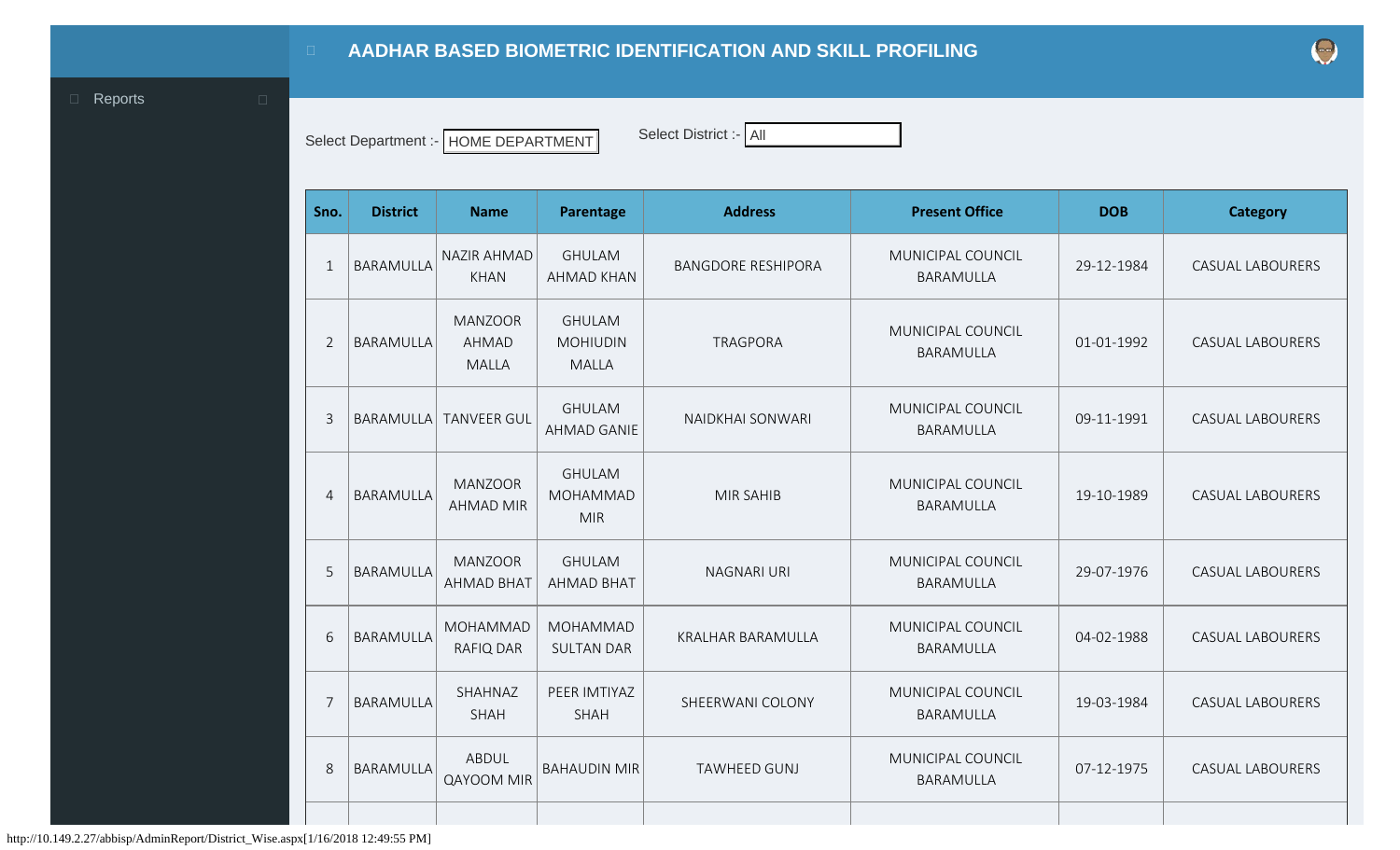| 9  | <b>BARAMULLA</b> | MOHAMMAD<br><b>ALTAF LONE</b>      | <b>ABDUL AHAD</b><br>LONE                       | USHKARA BARAMULLA                    | MUNICIPAL COUNCIL<br>BARAMULLA | 08-10-1986 | <b>CASUAL LABOURERS</b> |
|----|------------------|------------------------------------|-------------------------------------------------|--------------------------------------|--------------------------------|------------|-------------------------|
| 10 | BARAMULLA        | <b>JAVID AHMAD</b><br><b>MIR</b>   | ALI<br>MOHAMMAD<br><b>MIR</b>                   | CHIJHAMA RAFIABAD                    | MUNICIPAL COUNCIL<br>BARAMULLA | 01-12-1983 | <b>CASUAL LABOURERS</b> |
| 11 | BARAMULLA        | <b>ARIFA JAN</b>                   | <b>GHULAM</b><br>AHMAD SOFI                     | GANDERBAL                            | MUNICIPAL COUNCIL<br>BARAMULLA | 01-06-1981 | <b>CASUAL LABOURERS</b> |
| 12 | BARAMULLA        | SHAZIA<br><b>HAMID</b>             | <b>IMTIYAZ</b><br><b>AHMAD</b><br><b>AKHOON</b> | NOOR BAGH BARAMULLA                  | MUNICIPAL COUNCIL<br>BARAMULLA | 08-10-1987 | <b>CASUAL LABOURERS</b> |
| 13 | <b>BARAMULLA</b> | <b>TASLEEM ARIF</b><br>LONE        | <b>GHULAM NABI</b><br>LONE                      | USHKARA BARAMULLA                    | MUNICIPAL COUNCIL<br>BARAMULLA | 25-02-1977 | <b>CASUAL LABOURERS</b> |
| 14 | <b>BARAMULLA</b> | SHABNUM                            | MOHAMMAD<br><b>ASLAM SHEIKH</b>                 | NOOR BAGH BARAMULLA                  | MUNICIPAL COUNCIL<br>BARAMULLA | 02-07-1985 | <b>CASUAL LABOURERS</b> |
| 15 | BARAMULLA        | SHOWKAT<br><b>AHMAD LONE</b>       | <b>GHULAM</b><br>AHMAD LONE                     | NAIDKHAI SONWARI                     | MUNICIPAL COUNCIL<br>BARAMULLA | 01-09-1989 | <b>CASUAL LABOURERS</b> |
| 16 |                  | BARAMULLA NEDHA ISMAIL             | <b>MOHAMMAD</b><br><b>ISMAIL DHOBI</b>          | MUGAL MOHALLA RAINAWARI<br>SRINAGASR | MUNICIPAL COUNCIL<br>BARAMULLA | 14-04-1982 | <b>CASUAL LABOURERS</b> |
| 17 | BARAMULLA        | ANAYATULLAH<br><b>SHEIKH</b>       | MOHAMMAD<br>YOUSUF<br><b>SHEIKH</b>             | <b>BADGAM</b>                        | MUNICIPAL COUNCIL<br>BARAMULLA | 10-07-1990 | <b>CASUAL LABOURERS</b> |
| 18 | <b>BARAMULLA</b> | JABEENA                            | NADEEM<br><b>SHEIKH</b>                         | NOOR BAGH BARAMULLA                  | MUNICIPAL COUNCIL<br>BARAMULLA | 13-07-1980 | <b>CASUAL LABOURERS</b> |
| 19 | BARAMULLA        | SHAHZADA<br>SALEEM<br><b>GANAI</b> | NAZIR AHMAD<br><b>GANAI</b>                     | KANLI BAGH BARAMULLA                 | MUNICIPAL COUNCIL<br>BARAMULLA | 01-01-1981 | CASUAL LABOURERS        |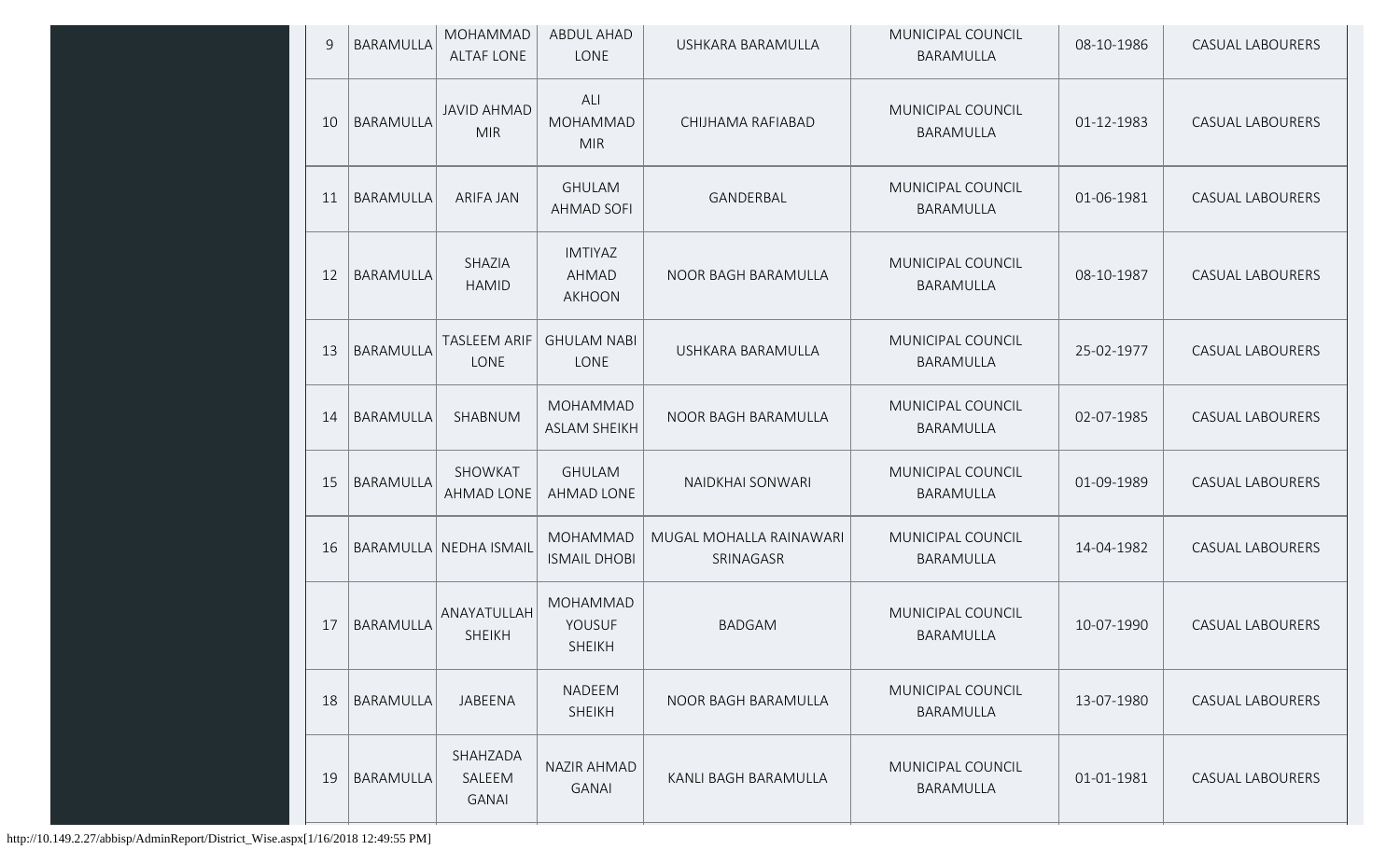| 20 | BARAMULLA         | <b>MUSHTAQ</b><br><b>AHMAD DAR</b>      | <b>GHULAM</b><br>MOHAMMAD<br><b>DAR</b> | KHANPORA BARAMULLA                                        | MUNICIPAL COUNCIL<br>BARAMULLA                            | 05-03-1978 | <b>CASUAL LABOURERS</b>                                        |
|----|-------------------|-----------------------------------------|-----------------------------------------|-----------------------------------------------------------|-----------------------------------------------------------|------------|----------------------------------------------------------------|
| 21 | BARAMULLA         | <b>SHABIR</b><br>AHMAD<br><b>MAGRAY</b> | <b>GHULAM NABI</b><br><b>MAGRAY</b>     | KHAITANGAN BARAMULLA                                      | MUNICIPAL COUNCIL<br>BARAMULLA                            | 02-01-1992 | <b>CASUAL LABOURERS</b>                                        |
| 22 | <b>BARAMULLA</b>  | <b>NAZIR AHMAD</b><br><b>MALLA</b>      | MOHAMMAD<br>RAMZAN<br><b>MALLA</b>      | CHIJHAMA RAFIABAD                                         | MUNICIPAL COUNCIL<br>BARAMULLA                            | 01-02-1992 | <b>CASUAL LABOURERS</b>                                        |
| 23 | <b>CIVIL SECT</b> | <b>RANI SAMITE</b>                      | <b>SH JAMES</b>                         | <b>BALMIK COLONY H NO 44</b><br><b>GANDHI NAGAR JAMMU</b> | RANGE OFFICE JAMMU                                        | 05-04-1972 | PART TIME SWEEPERS IN<br>DIFFERENT DEPARTMENTS                 |
| 24 | <b>CIVIL SECT</b> | <b>MOHD RAFIQ</b>                       | <b>GULZAR</b><br><b>HUSSAIN</b>         | WARD NO 2 BATOTE RAMBAN                                   | FIRE AND EMERGENCY<br>SERVICES STATION BATOTE             | 18-04-1970 | PART TIME SWEEPERS IN<br>DIFFERENT DEPARTMENTS                 |
| 25 | <b>CIVIL SECT</b> | SONAULLAH<br><b>SHIEKH</b>              | <b>HABIB ULLAH</b><br><b>SHIEKH</b>     | TRAL BALA PULWAMA                                         | FIRE AND EMERGENCY<br>SERVICES STATION TRAL               | 06-01-1961 | PART TIME SWEEPERS IN<br>DIFFERENT DEPARTMENTS                 |
| 26 | <b>CIVIL SECT</b> | <b>MOHD</b><br>YAQOOB<br><b>SHIEKH</b>  | MOHD SHABAN                             | <b>BIJBEHARA MAIN</b>                                     | FIRE AND EMERGENCY<br>SERVICES COMMAND<br>ANANTNAG        | 22-03-1970 | <b>DAILY RATED</b><br>WORKERS/WORK CHARGED<br><b>EMPLOYEES</b> |
| 27 | <b>CIVIL SECT</b> | <b>GH AHMAD</b><br><b>GANIE</b>         | <b>AB SUBHAN</b><br><b>GANIE</b>        | LASSIPORA GANIE MOHALLA<br>SOGAM KUPWARA                  | FIRE AND EMERGENCY<br>SERVICES STATION SOGAM              | 03-04-1965 | PART TIME SWEEPERS IN<br>DIFFERENT DEPARTMENTS                 |
| 28 | <b>CIVIL SECT</b> | <b>MASARAT</b><br><b>AHMAD SAKA</b>     | <b>MANZOOR</b><br><b>AHMAD</b>          | ASHUMQAM PAHALGAM<br>ANATNAG                              | FIRE AND EMERGENCY<br><b>SERVICES STATION</b><br>ASHMUQAM | 27-11-1992 | PART TIME SWEEPERS IN<br>DIFFERENT DEPARTMENTS                 |
| 29 | <b>CIVIL SECT</b> | <b>NAZIR AHMAD</b><br><b>SHIEKH</b>     | SAIF UD DIN<br><b>SHIEKH</b>            | SHIEKH COLONY BAGHAT PORA<br>HANDWARA KUPWARA             | FIRE AND EMERGENCY<br>SERVICES STATION HANDWARA           | 06-09-1979 | PART TIME SWEEPERS IN<br>DIFFERENT DEPARTMENTS                 |
|    |                   | <b>SHABIR</b>                           | <b>GH RASOOL</b>                        |                                                           | FIRE AND EMERGENCY                                        |            | PART TIME SWEEPERS IN                                          |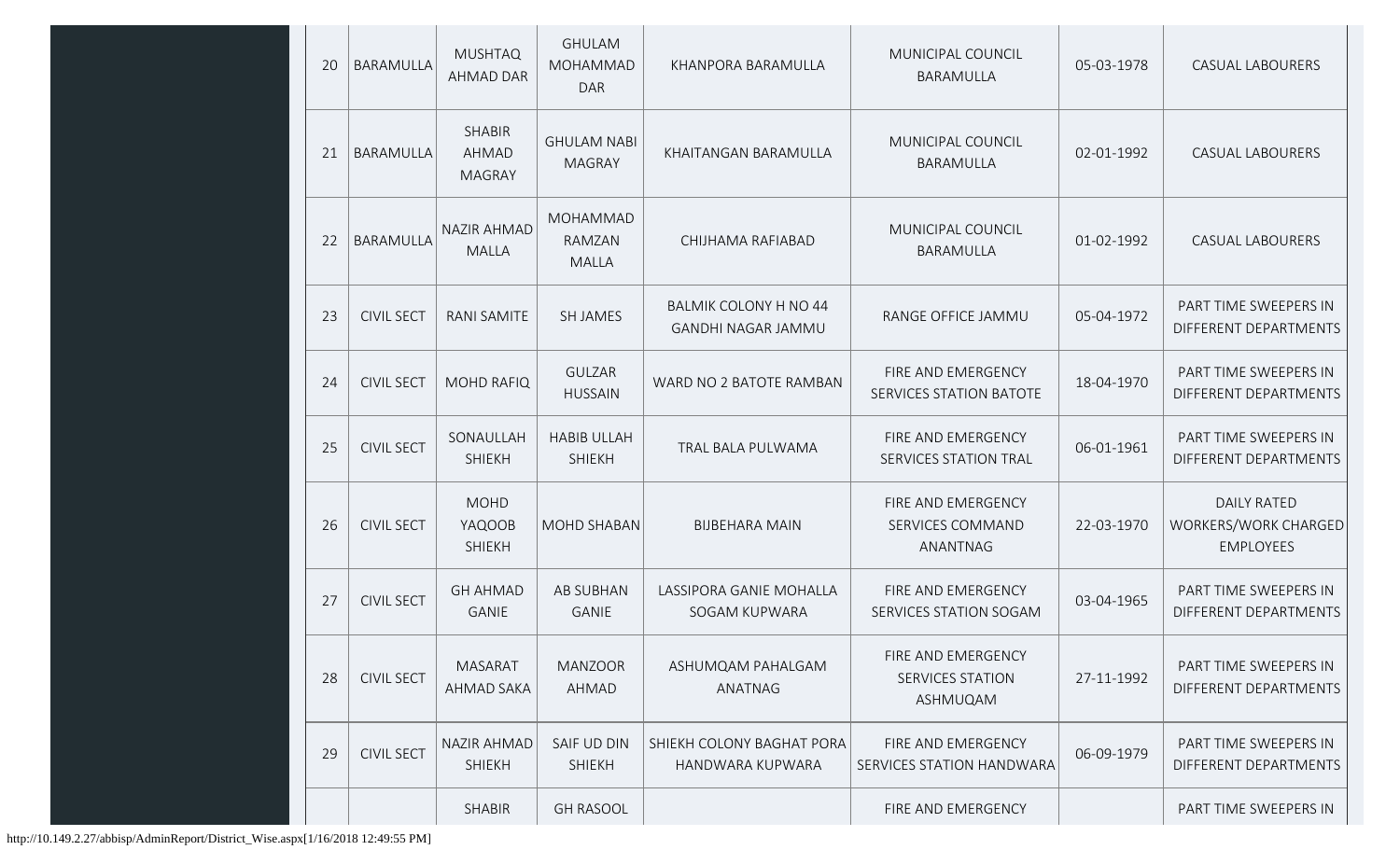| 30 | <b>CIVIL SECT</b> | AHMAD KHAN                             | <b>KHAN</b>                                    | PANJABI MOHALLA KUPWARA                         | SERVICES STATION KUPWARA                                       | 01-04-1978 | DIFFERENT DEPARTMENTS                                          |
|----|-------------------|----------------------------------------|------------------------------------------------|-------------------------------------------------|----------------------------------------------------------------|------------|----------------------------------------------------------------|
| 31 | <b>CIVIL SECT</b> | <b>FAYAZ AHMAD</b><br><b>SHIEKH</b>    | AB RASHEED<br><b>SHIEKH</b>                    | KARSHANGAM PAHALGAM<br>ANANTNAG                 | FIRE AND EMERGENCY<br>SERVICES STATION PAHALGAM                | 01-04-1978 | <b>DAILY RATED</b><br>WORKERS/WORK CHARGED<br><b>EMPLOYEES</b> |
| 32 | <b>CIVIL SECT</b> | <b>WALI MOHD</b><br><b>RATHER</b>      | <b>GH MOHD</b><br><b>RATHER</b>                | SHANGUS ANANTNAG                                | FIRE AND EMERGENCY<br>SERVICES STATION SHANGUS                 | 05-06-1960 | PART TIME SWEEPERS IN<br>DIFFERENT DEPARTMENTS                 |
| 33 | <b>CIVIL SECT</b> | <b>ASHOK</b><br><b>KUMAR</b>           | CHAJJU                                         | WARD NO 17 NEAR DISTRICT<br>POLICE LINES KATHUA | FIRE AND EMERGENCY<br>SERVICES COMMAND OFFICE<br><b>KATHUA</b> | 08-10-1977 | PART TIME SWEEPERS IN<br>DIFFERENT DEPARTMENTS                 |
| 34 | <b>CIVIL SECT</b> | <b>GH NABI</b><br><b>SHIEKH</b>        | SONAULLAH<br>SHIEKH                            | KUMAR MOHALLA PAKHER<br><b>PORA</b>             | FIRE AND EMERGENCY<br><b>SERVICES STATION</b><br>PAKHERPORA    | 04-01-1964 | PART TIME SWEEPERS IN<br>DIFFERENT DEPARTMENTS                 |
| 35 | <b>CIVIL SECT</b> | <b>MUMTAZA</b><br><b>BEGUM</b>         | <b>AB RASHEED</b>                              | <b>BHELI DODA ARNORA</b>                        | FIRE AND EMERGENCY<br>SERVICES STATION GHAT                    | 06-02-1972 | PART TIME SWEEPERS IN<br>DIFFERENT DEPARTMENTS                 |
| 36 | <b>CIVIL SECT</b> | <b>MOHD</b><br>ARSHAD                  | <b>KHALIQ</b><br>KAREEM                        | DHARANA MENDHAR POONCH                          | FIRE AND EMERGENCY<br>SERVICES STATION MENDHAR                 | 25-12-1960 | PART TIME SWEEPERS IN<br>DIFFERENT DEPARTMENTS                 |
| 37 | <b>CIVIL SECT</b> | AB AHAD TELI                           | <b>GH AHMAD</b><br><b>TELI</b>                 | KREERI BARAMULLA                                | FIRE AND EMERGENCY<br><b>SERVICES STATION KREERI</b>           | 08-06-1961 | PART TIME SWEEPERS IN<br>DIFFERENT DEPARTMENTS                 |
| 38 | <b>CIVIL SECT</b> | <b>ISHTIAQ</b><br>AHMAD                | <b>GHULAM</b><br><b>HUSSAIN</b>                | WARD NO 7 GOVIND PORA<br>RAMBAN                 | FIRE AND EMERGENCY<br>SERVICES STATION RAMBAN                  | 04-04-1994 | PART TIME SWEEPERS IN<br>DIFFERENT DEPARTMENTS                 |
| 39 | <b>CIVIL SECT</b> | <b>GH QADIR</b><br><b>KUMAR</b>        | AB RAZAK<br><b>KUMAR</b>                       | D H PORA KULGAM                                 | FIRE AND EMERGENCY<br>SERVICES STATION D H PORA                | 01-02-1940 | PART TIME SWEEPERS IN<br>DIFFERENT DEPARTMENTS                 |
| 40 | <b>CIVIL SECT</b> | <b>OWAIS</b><br>AHMAD<br><b>SHIEKH</b> | <b>BASHIR</b><br><b>AHMAD</b><br><b>SHIEKH</b> | SHIEKH MUHALLA KULGAM                           | FIRE AND EMERGENCY<br>SERVICES STATION KULGAM                  | 08-12-1990 | PART TIME SWEEPERS IN<br>DIFFERENT DEPARTMENTS                 |
|    |                   |                                        |                                                |                                                 |                                                                |            |                                                                |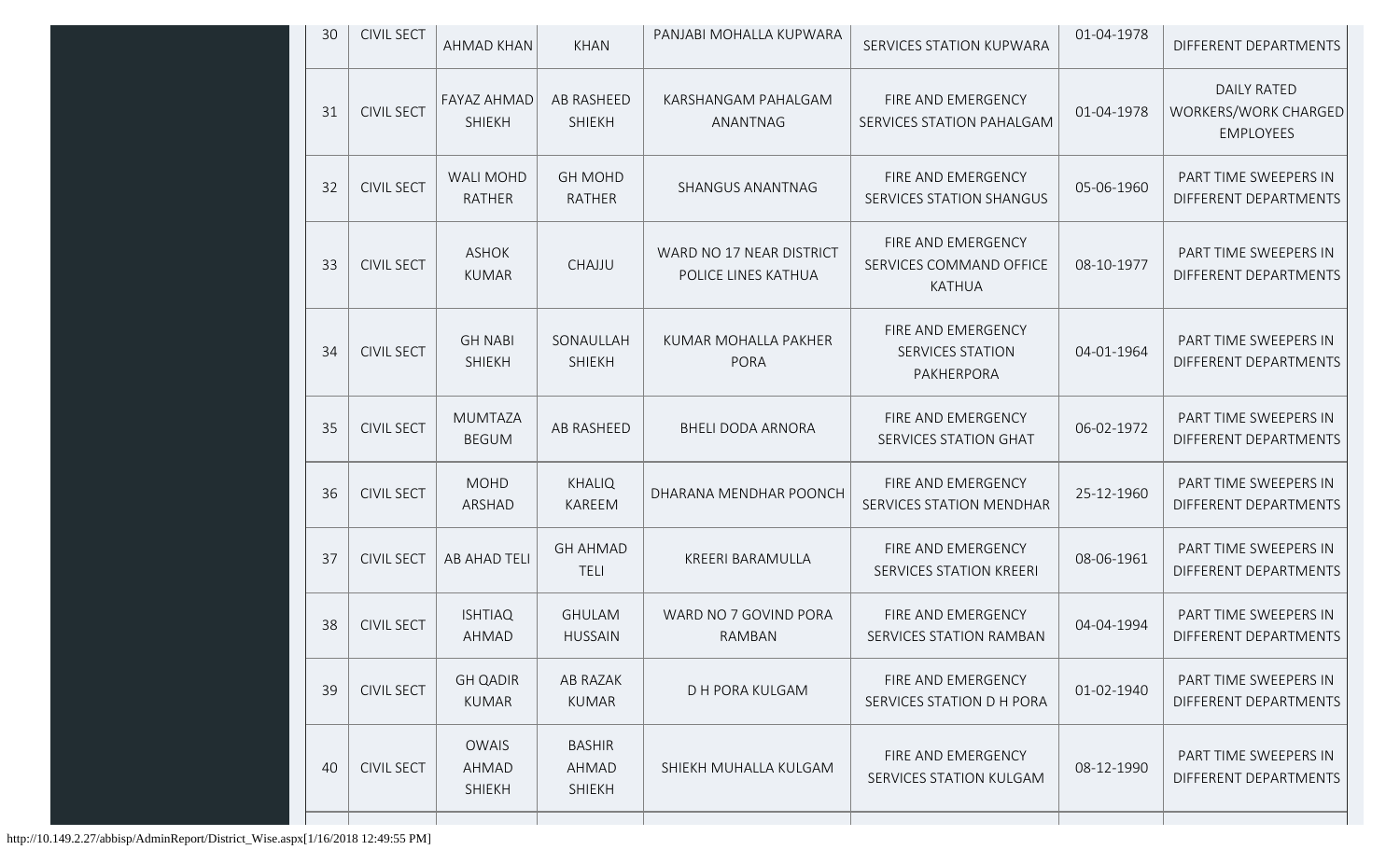| 41 | <b>CIVIL SECT</b> | <b>BILAL AHMAD</b><br><b>SHIEKH</b>           | NAZIR AHMAD<br><b>SHIEKH</b>      | MIR MUHALLA ACHABAL<br>ANANATNAG                  | FIRE AND EMERGENCY<br>SERVICES STATION ACHABAL                     | 04-07-1994 | PART TIME SWEEPERS IN<br>DIFFERENT DEPARTMENTS |
|----|-------------------|-----------------------------------------------|-----------------------------------|---------------------------------------------------|--------------------------------------------------------------------|------------|------------------------------------------------|
| 42 | <b>CIVIL SECT</b> | <b>TARSEEM</b><br><b>KUMAR</b>                | SATPAUL                           | WARD NO 4 HIRA NAGAR<br>KATHUA JAMMU              | FIRE AND EMERGENCY<br><b>SERVICES STATION HIRA</b><br><b>NAGAR</b> | 04-04-1974 | PART TIME SWEEPERS IN<br>DIFFERENT DEPARTMENTS |
| 43 | <b>CIVIL SECT</b> | <b>BILAL AHMAD</b><br><b>GUROO</b>            | <b>GH MOHD</b><br><b>GUROO</b>    | KUNDABAL RAINAWARI<br>SRINAGAR                    | FIRE AND EMERGENCY<br><b>SERVICES STATION RAINAWARI</b>            | 11-05-1983 | PART TIME SWEEPERS IN<br>DIFFERENT DEPARTMENTS |
| 44 | <b>CIVIL SECT</b> | LATIEF<br>AHMAD LONE                          | <b>GH MOHI UD</b><br><b>DIN</b>   | SAFAPORA KULPORA<br>GANDERBAL                     | FIREAND EMERGENCY STATION<br>SAFAPORA                              | 20-03-1980 | <b>CASUAL LABOURERS</b>                        |
| 45 | <b>CIVIL SECT</b> | <b>JAMAL DIN</b>                              | <b>UMAR DIN</b>                   | WARD NO 2 KHAN MARKET<br><b>RAJOURI</b>           | FIRE AND EMERGENCY<br>SERVICES COMMAND OFFICE<br><b>RAJOURI</b>    | 04-10-1985 | PART TIME SWEEPERS IN<br>DIFFERENT DEPARTMENTS |
| 46 | <b>CIVIL SECT</b> | <b>MOHD</b><br><b>ASHRAF</b><br><b>GANIE</b>  | SONAULLAH<br>GANIE                | CHATRAHAMA SRINAGAR                               | FIRE AND EMERGENCY<br>SERVICES STATION HAZRATBAL                   | 15-11-1983 | PART TIME SWEEPERS IN<br>DIFFERENT DEPARTMENTS |
| 47 | <b>CIVIL SECT</b> | <b>SHABIR</b><br><b>AHMAD</b><br><b>MOCHI</b> | <b>GH MOHD</b><br><b>MOCHI</b>    | <b>HOUSE NO 45 BANDRINATH</b><br><b>KISHTIWAR</b> | FIRE AND EMERGENCY STATION<br>KISHTIWAR                            | 05-07-1973 | PART TIME SWEEPERS IN<br>DIFFERENT DEPARTMENTS |
| 48 | <b>CIVIL SECT</b> | <b>AB HAMID</b><br>SHIEKH                     | <b>GH HASSAN</b><br><b>SHIEKH</b> | LADOO PAMPORE PULWAMA                             | FIRE AND EMERGENCY<br>SERVICES STATION KHREW                       | 15-03-1983 | PART TIME SWEEPERS IN<br>DIFFERENT DEPARTMENTS |
| 49 | <b>CIVIL SECT</b> | <b>BASHIR</b><br>AHMAD<br><b>SHIEKH</b>       | <b>GULL MOHD</b><br><b>SHIEKH</b> | YARIPORA KULGAM                                   | FIRE AND EMERGENCY<br>SERVICES STATION YARIPORA                    | 01-10-1965 | PART TIME SWEEPERS IN<br>DIFFERENT DEPARTMENTS |
| 50 | <b>CIVIL SECT</b> | <b>MUSHTAQ</b><br>AHMAD                       | <b>KARAM DAD</b>                  | SAMATE SURANKOTE POONCH                           | FIRE AND EMERGENCY<br>SERVICES STATION SURANKOTE                   | 04-05-1967 | PART TIME SWEEPERS IN<br>DIFFERENT DEPARTMENTS |
| 51 | <b>CIVIL SECT</b> | <b>BASHIR</b>                                 | <b>GHULAM</b>                     | <b>THATHRI DODA</b>                               | FIRE AND EMERGENCY                                                 | 20-05-1970 | PART TIME SWEEPERS IN                          |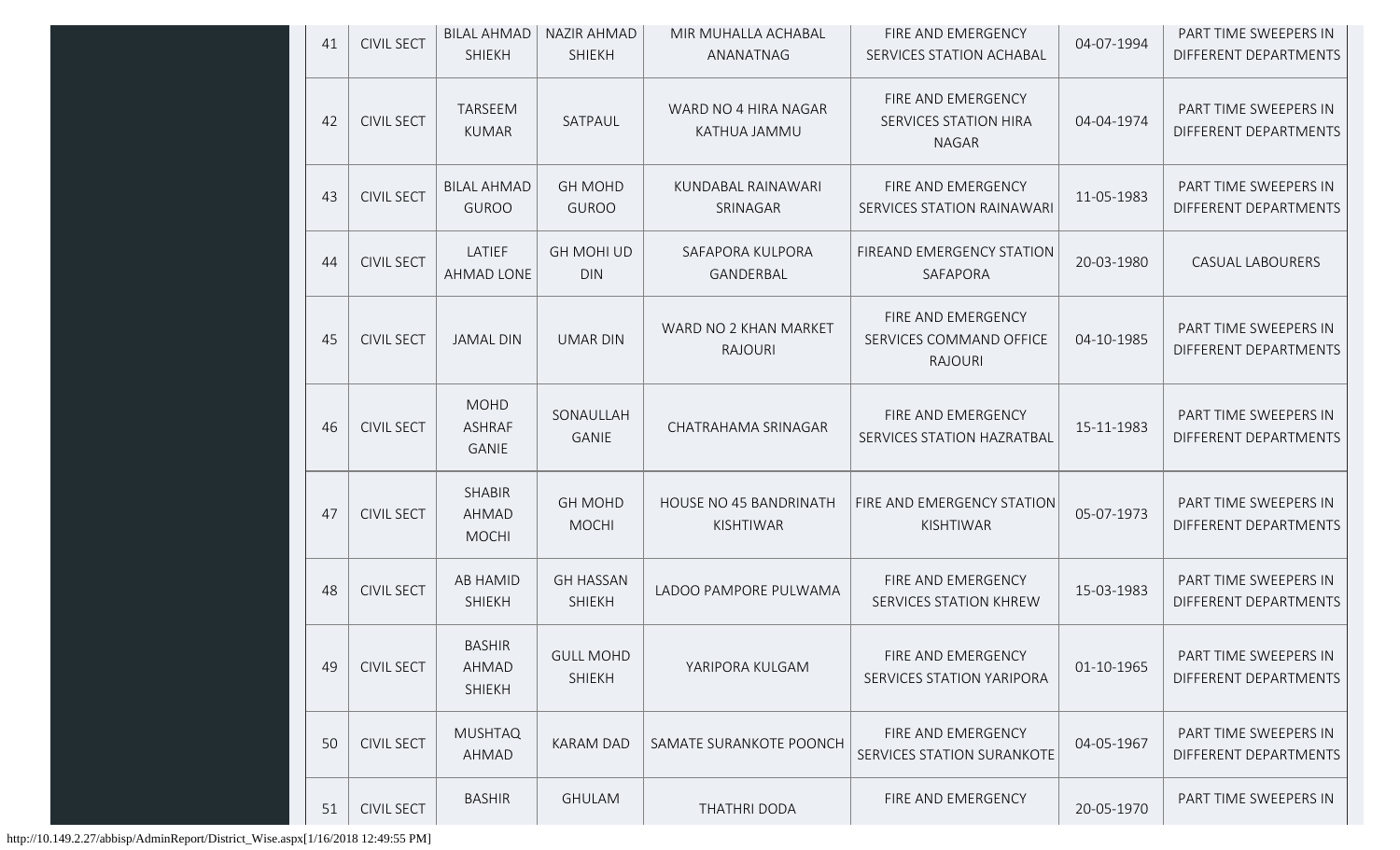|    |                   | AHMED                                   | <b>QADIR</b>                    |                                                    | <b>SERVICES STATION THATHRI</b>                               |            | DIFFERENT DEPARTMENTS                          |
|----|-------------------|-----------------------------------------|---------------------------------|----------------------------------------------------|---------------------------------------------------------------|------------|------------------------------------------------|
| 52 | <b>CIVIL SECT</b> | <b>MOHD</b><br><b>ASHRAF</b>            | <b>GHULAM</b><br>AKBER          | <b>MANDI HAVELI POONCH</b>                         | FIRE AND EMERGENCY<br>SERVICES STATION MANDI                  | 04-01-1961 | PART TIME SWEEPERS IN<br>DIFFERENT DEPARTMENTS |
| 53 | <b>CIVIL SECT</b> | <b>GHULAM</b><br>AHMED<br><b>GANIE</b>  | <b>RAHIM GANIE</b>              | JAMIA QADEEM TREHGAM<br><b>KUPWARA</b>             | FIRE AND EMERGENCY<br>SERVICES STATION TREHGAM<br><b>KUPW</b> | 05-06-1953 | PART TIME SWEEPERS IN<br>DIFFERENT DEPARTMENTS |
| 54 | <b>CIVIL SECT</b> | <b>NAZIR AHMAD</b><br>LONE              | <b>GH MOHD</b><br>LONE          | LASTIYA KALAROOSCH<br><b>KUPWARA</b>               | FIRE AND EMERGENCY<br>SERVICES STATION KALAROOCH              | 15-03-1975 | PART TIME SWEEPERS IN<br>DIFFERENT DEPARTMENTS |
| 55 | <b>CIVIL SECT</b> | <b>BASHIR</b><br>AHMAD<br><b>SHIEKH</b> | <b>GH MOHD</b><br><b>SHIEKH</b> | AWANTIPORA PULWAMA                                 | FIRE AND EMERGENCY<br><b>SERVICES STATION</b><br>AWANTIPORA   | 10-04-1975 | PART TIME SWEEPERS IN<br>DIFFERENT DEPARTMENTS |
| 56 | <b>CIVIL SECT</b> | AB SALAM<br><b>SHIEKH</b>               | <b>GH MOHD</b><br><b>SHIEKH</b> | LEVER PAHALGAM ANANTNAG                            | FIRE AND EMERGENCY<br>SERVICES STATION SALLAR                 | 03-03-1954 | PART TIME SWEEPERS IN<br>DIFFERENT DEPARTMENTS |
| 57 | <b>CIVIL SECT</b> | <b>GH NABI</b><br><b>SHIEKH</b>         | AHMED SHIEKH                    | DOOLIGAM BANIHAL RAMBAN                            | FIRE AND EMERGENCY<br><b>SERVICES STATION BANIHAL</b>         | 01-02-1970 | PART TIME SWEEPERS IN<br>DIFFERENT DEPARTMENTS |
| 58 | <b>CIVIL SECT</b> | <b>MUSHTAQ</b><br>AHMED                 | <b>ABDUL HAMID</b>              | <b>GOOL RAMBAN</b>                                 | FIRE AND EMERGENCY<br>SERVICES STATION GOOL                   | 15-10-1965 | PART TIME SWEEPERS IN<br>DIFFERENT DEPARTMENTS |
| 59 | <b>CIVIL SECT</b> | AB RAHMAN<br><b>WAGAY</b>               | AMA WAGAY                       | PEER MOHALLA SEER HAMDAN<br><b>MATTAN ANANTNAG</b> | FIRE AND EMERGENCY<br>SERVICES STATION SEER                   | 01-10-1955 | PART TIME SWEEPERS IN<br>DIFFERENT DEPARTMENTS |
| 60 | <b>CIVIL SECT</b> | <b>ASHA RANI</b>                        | <b>WO</b><br>OMPRAKASH          | <b>CHAINPOR KALAKOTE RAJOURI</b>                   | FIRE AND EMERGENCY<br><b>SERVICES KALAKOTE</b>                | 01-06-1981 | PART TIME SWEEPERS IN<br>DIFFERENT DEPARTMENTS |
| 61 | <b>CIVIL SECT</b> | <b>AB RASHID</b><br><b>KHAN</b>         | AZIZ GUL KHAN                   | PAKHTOON MUHALLA LAR<br>GANDERBAL                  | FIRE AND EMERGENCY<br>SERVICES STATION LAR                    | 01-05-1972 | PART TIME SWEEPERS IN<br>DIFFERENT DEPARTMENTS |
| 62 | <b>CIVIL SECT</b> | <b>BASHIR</b><br>AHMAD                  | <b>GH RASOOL</b><br>LOHAR       | KARNAH TANGDAR KUPWARA                             | FIRE AND EMERGENCY<br>SERVICES STATION TANGDAR                | 01-06-1966 | PART TIME SWEEPERS IN<br>DIFFERENT DEPARTMENTS |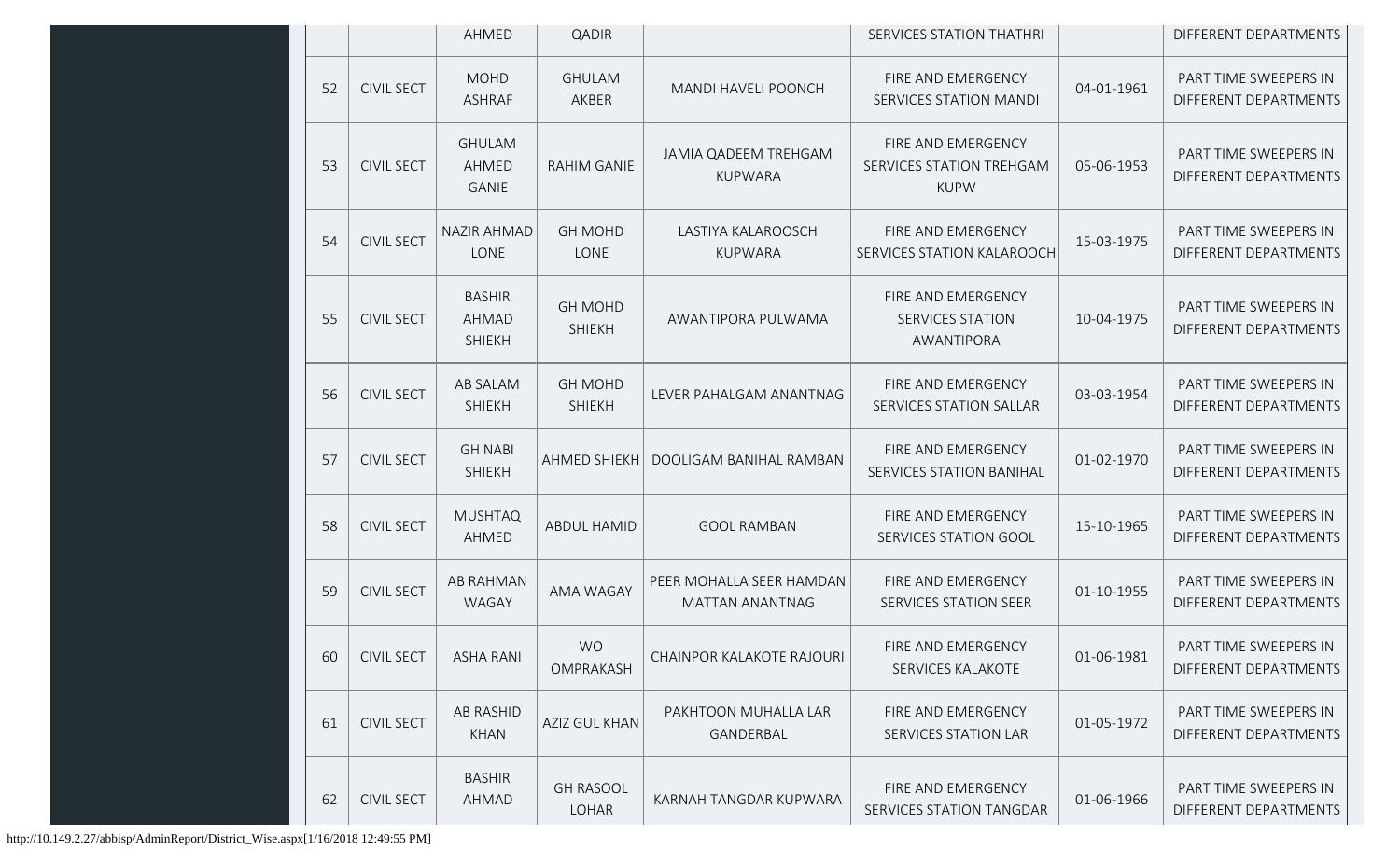|    |                   | <b>LOHAR</b>                                   |                                       |                                                  |                                                                          |            |                                                |
|----|-------------------|------------------------------------------------|---------------------------------------|--------------------------------------------------|--------------------------------------------------------------------------|------------|------------------------------------------------|
| 63 | <b>CIVIL SECT</b> | <b>MOHD</b><br><b>ASHRAF</b><br><b>MOCHI</b>   | AB REHMAN<br><b>MOCHI</b>             | PATTAN BARAMULLA                                 | FIRE AND EMERGENCY<br>SERVICES STATION PATTAN                            | 06-03-1981 | PART TIME SWEEPERS IN<br>DIFFERENT DEPARTMENTS |
| 64 | <b>CIVIL SECT</b> | <b>GH AHMAD</b><br><b>SHIEKH</b>               | SUBHAN<br><b>SHIEKH</b>               | WAZA MUHALLA AJAS<br>SONAWARI                    | FIRE AND EMERGENCY<br>SERVICES STATION AJAS                              | 06-03-1955 | PART TIME SWEEPERS IN<br>DIFFERENT DEPARTMENTS |
| 65 | <b>CIVIL SECT</b> | <b>SACHIN MASSI</b>                            | <b>FATTA MASSI</b>                    | WARD NO 67 NEAR IRRIGATION<br>OFFICE MUTHI JAMMU | FIRE AND EMERGENCY<br>SERVICES STATION AKHNOOR                           | 24-02-1975 | PART TIME SWEEPERS IN<br>DIFFERENT DEPARTMENTS |
| 66 | <b>CIVIL SECT</b> | <b>BILAL AHMAD</b><br><b>GANIE</b>             | <b>GH MOHI UD</b><br><b>DIN GANIE</b> | <b>GANIE MUHALLA BEERU</b><br><b>BUDGAM</b>      | <b>FIRE AND EMERGENCY</b><br>SERVICES STATION BEERWA                     | 01-03-1987 | PART TIME SWEEPERS IN<br>DIFFERENT DEPARTMENTS |
| 67 | <b>CIVIL SECT</b> | SWARAN<br>SINGH                                | <b>NARYAN SINGH</b>                   | 09 CHANGIA ARNIA JAMMU                           | FIRE AND EMERGENCY<br><b>SERVICES STATION R S PORA</b>                   | 30-08-1977 | PART TIME SWEEPERS IN<br>DIFFERENT DEPARTMENTS |
| 68 | <b>CIVIL SECT</b> | <b>ASHOK</b><br><b>KUMAR</b>                   | <b>MISRI RAM</b>                      | <b>POONCH</b>                                    | WARD NO 4 NAI BASTI HAWELI   FIRE AND EMERGENCY STATION<br><b>POONCH</b> | 01-11-1961 | PART TIME SWEEPERS IN<br>DIFFERENT DEPARTMENTS |
| 69 | <b>CIVIL SECT</b> | <b>ALI MOHD</b><br>HAJAM                       | <b>MOHD</b><br>ABDULLAH<br>HAJAM      | MAGAM BEERWA BUDGAM                              | FIRE AND EMERGENCY<br>SERVICES STATION MAGAM                             | 01-01-1961 | PART TIME SWEEPERS IN<br>DIFFERENT DEPARTMENTS |
| 70 | <b>CIVIL SECT</b> | <b>JAFFAR ALI</b>                              | <b>GH QADIR</b>                       | ATALGARH NAGAR BADERWAH                          | FIRE AND EMERGENCY STATION<br><b>BADERWAH</b>                            | 13-04-1981 | <b>CASUAL LABOURERS</b>                        |
| 71 | <b>CIVIL SECT</b> | <b>MOHD</b><br><b>MUZAFFAR</b><br><b>MALLA</b> | <b>HAJI AB AHAD</b><br><b>MALLA</b>   | <b>BOMAI SEELU SOPORE</b>                        | FIRE AND EMERGENCY STATION<br>SEELU SOPORE                               | 05-03-1970 | CASUAL LABOURERS                               |
| 72 | <b>CIVIL SECT</b> | NAZIR AHMAD<br><b>BHAT</b>                     | <b>MOHD SULTAN</b><br><b>BHAT</b>     | SHIEKH PORA LAR                                  | FIRE AND EMERGENCY<br>SERVICES STATION SAFAPORA                          | 01-11-1975 | <b>CASUAL LABOURERS</b>                        |
|    |                   | <b>GH RASOOL</b>                               | AB SATTAR                             |                                                  | FIRE AND EMERGENCY                                                       |            | PART TIME SWEEPERS IN                          |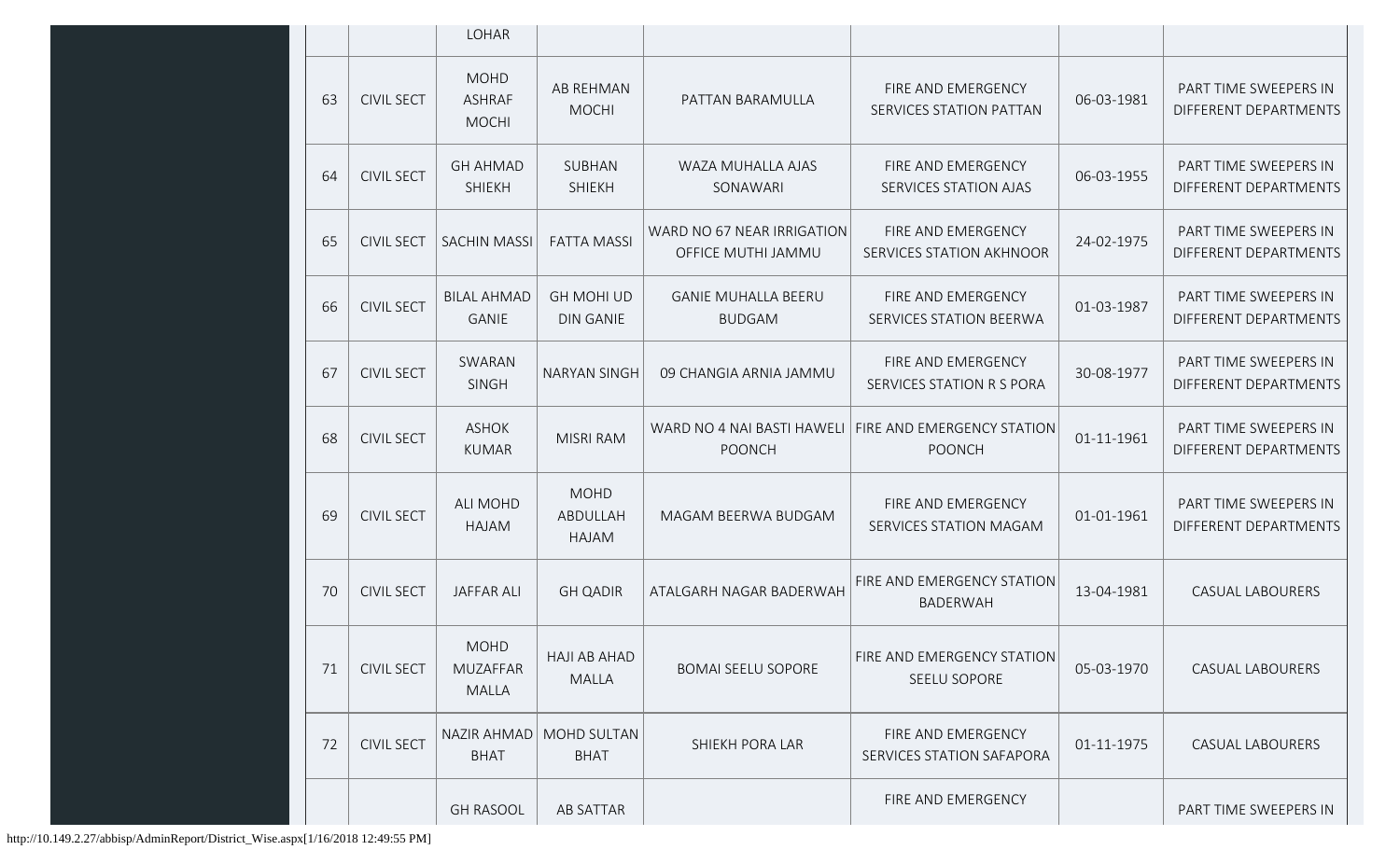| 73 | <b>CIVIL SECT</b> | <b>KUMAR</b>                       | <b>KUMAR</b>                      | DANGIWACHA BARAMULLA                                  | <b>SERVICES STATION</b><br>DANGIWACHA               | 03-03-1967 | DIFFERENT DEPARTMENTS                          |
|----|-------------------|------------------------------------|-----------------------------------|-------------------------------------------------------|-----------------------------------------------------|------------|------------------------------------------------|
| 74 | <b>CIVIL SECT</b> | <b>TARIQ AHMAD</b><br><b>MALIK</b> | <b>WAZIR MOHD</b><br><b>MALIK</b> | SANGRAMA SOPORE                                       | FIRE AND EMERGENCY<br>SERVICES STATION SANGRAMA     | 25-03-1979 | PART TIME SWEEPERS IN<br>DIFFERENT DEPARTMENTS |
| 75 | <b>CIVIL SECT</b> | <b>MOHD YOUSF</b><br><b>WANI</b>   | <b>AB SAMAD</b><br><b>WANI</b>    | <b>BAHARABAD SUMBAL</b><br><b>BANDIPORA</b>           | FIRE AND EMERGENCY<br>SERVICES STATION SUMBAL       | 01-05-1977 | PART TIME SWEEPERS IN<br>DIFFERENT DEPARTMENTS |
| 76 | <b>CIVIL SECT</b> | <b>BASHIR</b><br>AHMAD<br>PARRAY   | <b>GULLA PARRAY</b>               | <b>GATH MUHALLA HAJIN</b><br><b>BANDIPORA</b>         | FIRE AND EMERGENCY<br>SERVICES STATION HAJIN        | 02-02-1944 | PART TIME SWEEPERS IN<br>DIFFERENT DEPARTMENTS |
| 77 | <b>CIVIL SECT</b> | <b>JAGDISH RAJ</b>                 | <b>VIJAY KUMAR</b>                | CHAK MANGA RAKHWAL<br>SAMBA                           | FIRE AND EMERGENCY<br>SERVICES STATION SAMBA        | 10-03-1987 | PART TIME SWEEPERS IN<br>DIFFERENT DEPARTMENTS |
| 78 | <b>CIVIL SECT</b> | SANJU                              | PREMU                             | WARD NO 7 SKCBALANI<br><b>COLONY DARARIAN REASI</b>   | FIRE AND EMERGENCY<br><b>SERVICES STATION KATRA</b> | 06-03-1979 | PART TIME SWEEPERS IN<br>DIFFERENT DEPARTMENTS |
| 79 | <b>CIVIL SECT</b> | <b>BASHIR</b><br><b>AHMAD BHAT</b> | <b>MOHD</b><br><b>RAMZAN BHAT</b> | ARABAL NEAR IMAMIA PUBLIC<br>SCHOOL SHALIMAR SRINAGAR | FIRE AND EMERGENCY<br>SERVICES STATION SHALIMAR     | 01-01-1985 | PART TIME SWEEPERS IN<br>DIFFERENT DEPARTMENTS |
| 80 | <b>CIVIL SECT</b> | AB RAZAK<br><b>SHIEKH</b>          | <b>SULLA SHIEKH</b>               | DANEW KANDI MARG KULGAM                               | FIRE AND EMERGENCY<br>SERVICES STATION D K MARG     | 28-12-1974 | PART TIME SWEEPERS IN<br>DIFFERENT DEPARTMENTS |
| 81 | <b>CIVIL SECT</b> | <b>MOHD AMIN</b><br>GANIE          | <b>HABIB GANIE</b>                | <b>GARKOOTE</b>                                       | FIRE AND EMERGENCY<br>SERVICES STATION URI          | 17-09-1973 | PART TIME SWEEPERS IN<br>DIFFERENT DEPARTMENTS |
| 82 | <b>CIVIL SECT</b> | <b>DEEPAK</b><br><b>KUMAR</b>      | LT SHRI CHAJJU                    | WARD NO 17 NEAR DPL<br><b>KATHUA</b>                  | FIRE AND SERVICES STATION<br><b>KATHUA</b>          | 05-10-1979 | PART TIME SWEEPERS IN<br>DIFFERENT DEPARTMENTS |
| 83 | <b>CIVIL SECT</b> | <b>MOHD RAFIQ</b><br><b>SHIEKH</b> | AB AZIZ SHIEKH                    | ADGAM KOKERNAG<br>ANANTNAG                            | FIRE AND EMERGENCY<br>SERVICES STATION KOKERNAG     | 04-03-1988 | PART TIME SWEEPERS IN<br>DIFFERENT DEPARTMENTS |
| 84 | <b>CIVIL SECT</b> | <b>GH MOHD</b><br>SHIEKH           | AB AHAD<br><b>SHIEKH</b>          | CHARARI SHARIEF BUDGAM                                | FIRE AND EMERGENCY<br>SERVICES STATION CHARARI      | 15-08-1945 | PART TIME SWEEPERS IN<br>DIFFERENT DEPARTMENTS |